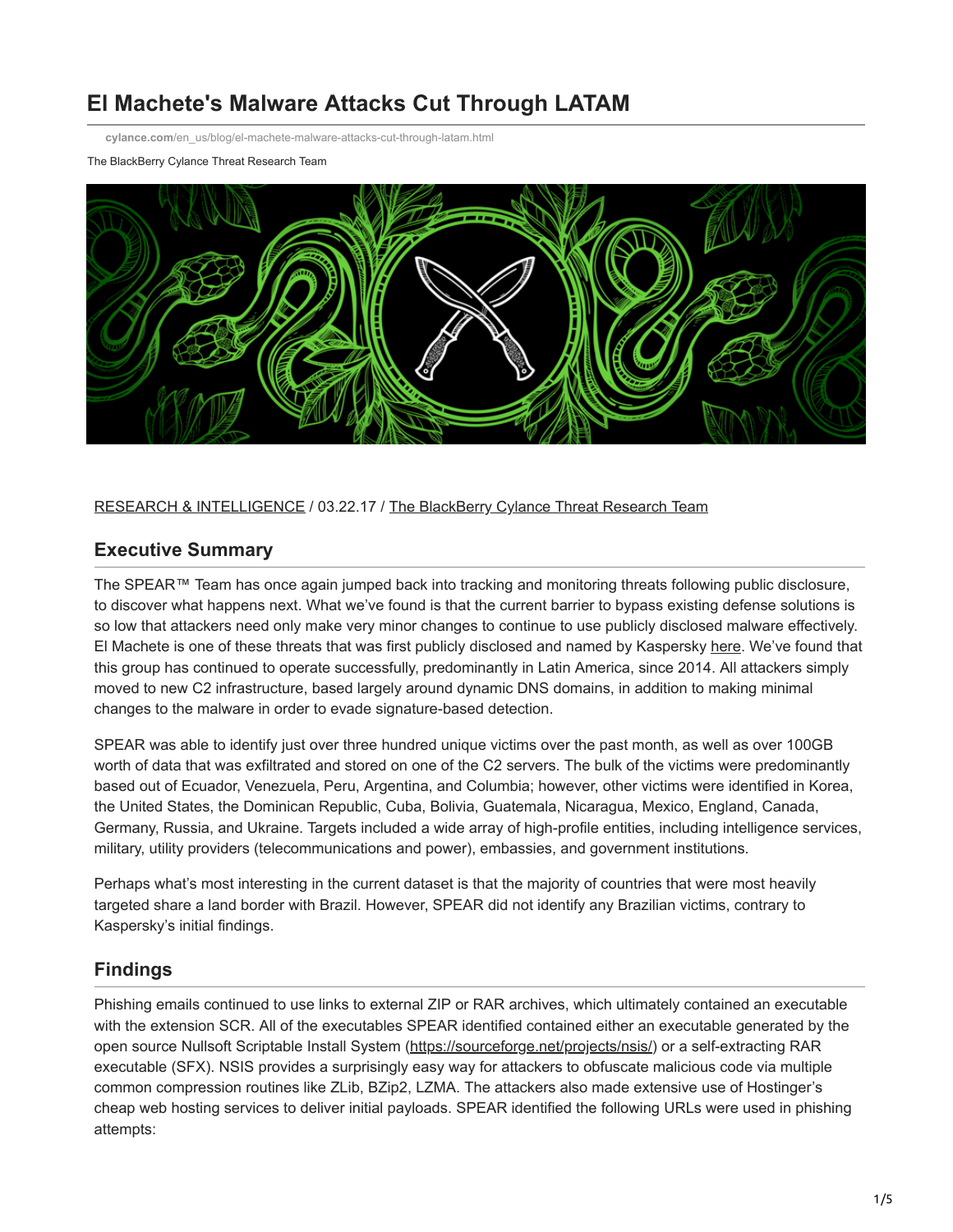hxxp://actualizacion.esy[dot]es/Mision\_Secreta\_de\_la\_DINA\_en\_Washigton.rar hxxp://almuerzowordaula3.16mb[dot]com/ORDENES\_GENERALES.rar hxxp://carolinaz25.esy[dot]es/DECRETO\_No\_18\_Duelo\_Virgilio\_Godoy\_.rar hxxp://carolinaz25.esy[dot]es/RDGMA\_07\_4432.rar hxxp://cristianoo.esy[dot]es/Padrino\_Lopez\_Hay\_un\_golpe\_de\_Estado\_en\_desarrollo.zip hxxp://cristianoo.esy[dot]es/ROSARIO\_EN\_MULTINOTICIAS\_13\_ABRIL\_2016.zip hxxp://flipjbl.esy[dot]es/Suport/Articulo%20sobre%20funcionarias%20de%20Nicaragua%20docx.rar hxxp://flipjbl.esy[dot]es/Suport/Debes%20utilizar%20una%20computadora%20para%20extraer%20el%20contenido.rar hxxp://informesanddocumentos.esy[dot]es/semanario\_en\_marcha\_1758\_1.zip

SPEAR observed the following filenames were used for malicious payloads delivered via social engineering techniques:

#### **Payload Filenames:**

977\_REG\_IN\_CO\_012\_V1.scr Aniversario de cascos azules ecuatorianos.docx.scr Articulo sobre funcionarias de Nicaragua docx.scr Articulo de Opinion Heinz Dieterich.docx.scr Boletín\_PAT\_034\_UADMNE\_Visita\_de\_Guardianes\_del\_Mar\_a\_repartos\_navales.scr Citacion Judicial expediente 10388-17 Oficio 35467pdf.scr CIRCULAR\_8\_OCT\_2016.scr Cuestionario.scr DECRETO\_No\_18\_Duelo\_Virgilio\_Godoy\_.docx.scr Demanda.scr Denuncia penal o querella.scr DIRECTIVA\_MANDO\_OPERACIONAL.scr Informe Derechos Humanos en Nicaragua docx.scr INSTRUCTIVO LOGISTICO.scr Jungmann verifica o funcionamento do SISFRON, em Dourados (MS).docx.scr LISTA DEL RADG N° 0931208.scr Ministerio\_de\_Defensa\_ordena\_al\_Issfa\_que\_no\_suspenda\_tres\_prestaciones.scr Mision Secreta de la DINA en Washigton.scr Nicaragua denuncia ante la CIJ las.scr Notificacion Judicial No 121523 2015.scr Notificacion Judicial No 121523 2016.scr Notificacion Judicial No 8030923 2015.exe ORDENES\_GENERALES.scr Padrino Lopez Hay un golpe de Estado en desarrollo.scr PARTE ESPECIAL COMANDANCIA GENERAL DE LA AVIACIÓN 20SEP15.scr RDGMA\_07\_4432.scr REINCORPORACION.SCR ROSARIO\_EN\_MULTINOTICIAS\_13\_ABRIL\_2016.scr Semanario\_En\_Marcha\_1756\_11.scr

The group still preferred to use [PY2EXE](http://www.py2exe.org/) to encode Python scripts to executables and relied on multiple compiled scripts to perform a number of different functions, including screen capture, video capture, audio capture, file enumeration, keystroke logging, and data exfiltration. As far as SPEAR could tell, all scripts were designed to be executed using Python v2.7. No other versions of the interpreter were identified. The group relied heavily on TLSencrypted FTP using Python's native ftplib library to transfer data out of target environments. SPEAR only observed this activity over the usual TCP port 21. The samples would also test connectivity to the C2 via HTTP requests using Python's urllib library. An example request is shown below.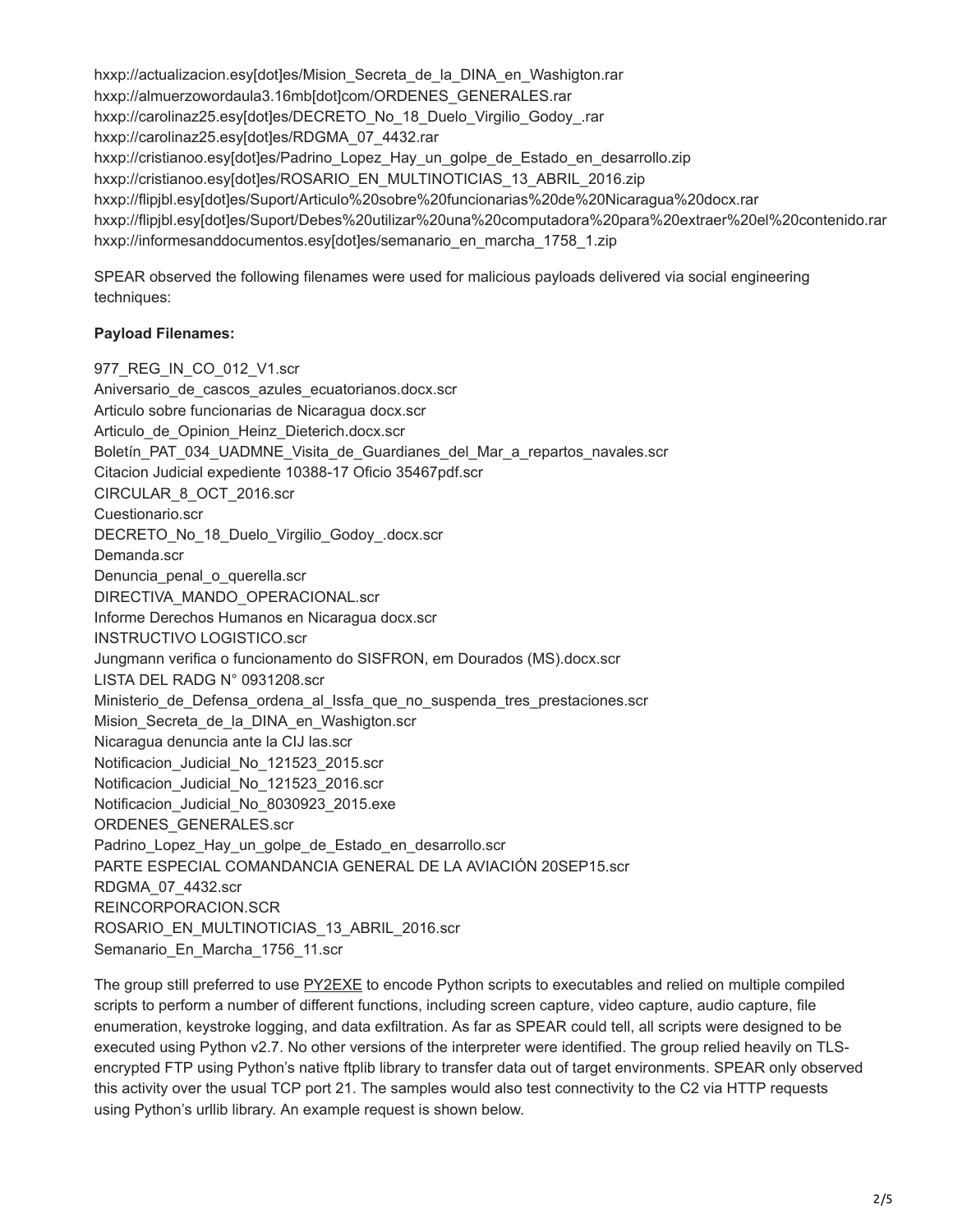*GET / HTTP/1.0 Host: idrt.gotdns.ch User-Agent: Python-urllib/1.17*

*Figure 1: Sample Connectivity Request*

The scripts themselves could be easily extracted and decompiled out of the binaries using [uncompyle](https://github.com/wibiti/uncompyle2). The decompiled scripts employed some visual obfuscation techniques by naming variables as combinations of the characters 'o', 'O', and '0' to hinder analysis. One of the external modules was designed to find, encrypt, and upload files from fixed and removable drives using a predefined list of extensions; perhaps most interesting in this list was the inclusion of several graphical information systems file formats (GIS), as well as PGP/ GPG files and private key rings. In-depth analysis of the scripts showed the group employed AES in CBC mode using a predefined static key to encrypt files before uploading them to the C2 server. Several simple obfuscation measures, including various XOR encoding schemes, were employed by the malware to obscure configuration files, which was somewhat surprising given the use of stronger encryption used in exfiltration of important data.

The attackers appeared to prefer to use free dynamic DNS domains that provided [No-IP](https://www.noip.com/) or Command and Control (C2). SPEAR discovered the following domains and IP addresses were used continuously over the past two years:

### **Domains:**

derte.ddns[dot]net idrt.gotdns[dot]ch jristr.hopto[dot]org wbgs.3utilities[dot]com

### **IP Addresses:**

176.9.3.184 213.239.232.149 69.64.43.33

The domain 'jristr.hopto[dot]org' shared a direct link to past El Machete activity via the IP address '181.50.98.50', which was also previously used by 'java.serveblog[dot]net'.

### **Persistence:**

SPEAR found that El Machete relied on two primary means to achieve persistence: scheduled tasks and the startup folder. Scheduled tasks commonly used 'HD\_Audio', 'Java\_Upda', or 'Microsoft\_up' as the task name and generally pointed to one of the executables below:

- %AppData%\Desjr\jfxrt.exe
- %AppData%\unijr\kfxw.exe
- %AppData%\MicroDes\javaH.exe

The path '%UserProfile%\Start Menu\Programs\Startup\Java Update.lnk' was used in one sample in 2015. 'HD Audio.lnk' was observed as a possible value in one of the decompiled scripts, however, the Startup Folder technique seems to have been largely abandoned in later samples, perhaps as a result of disclosure.

### **File-based Indicators:**

The group preferred to create their own directories to drop files into, including:

- %AppData%\unijr\
- %AppData%\HDA\Bush\
- %AppData%\jre8\lib\
- %AppData%\java.\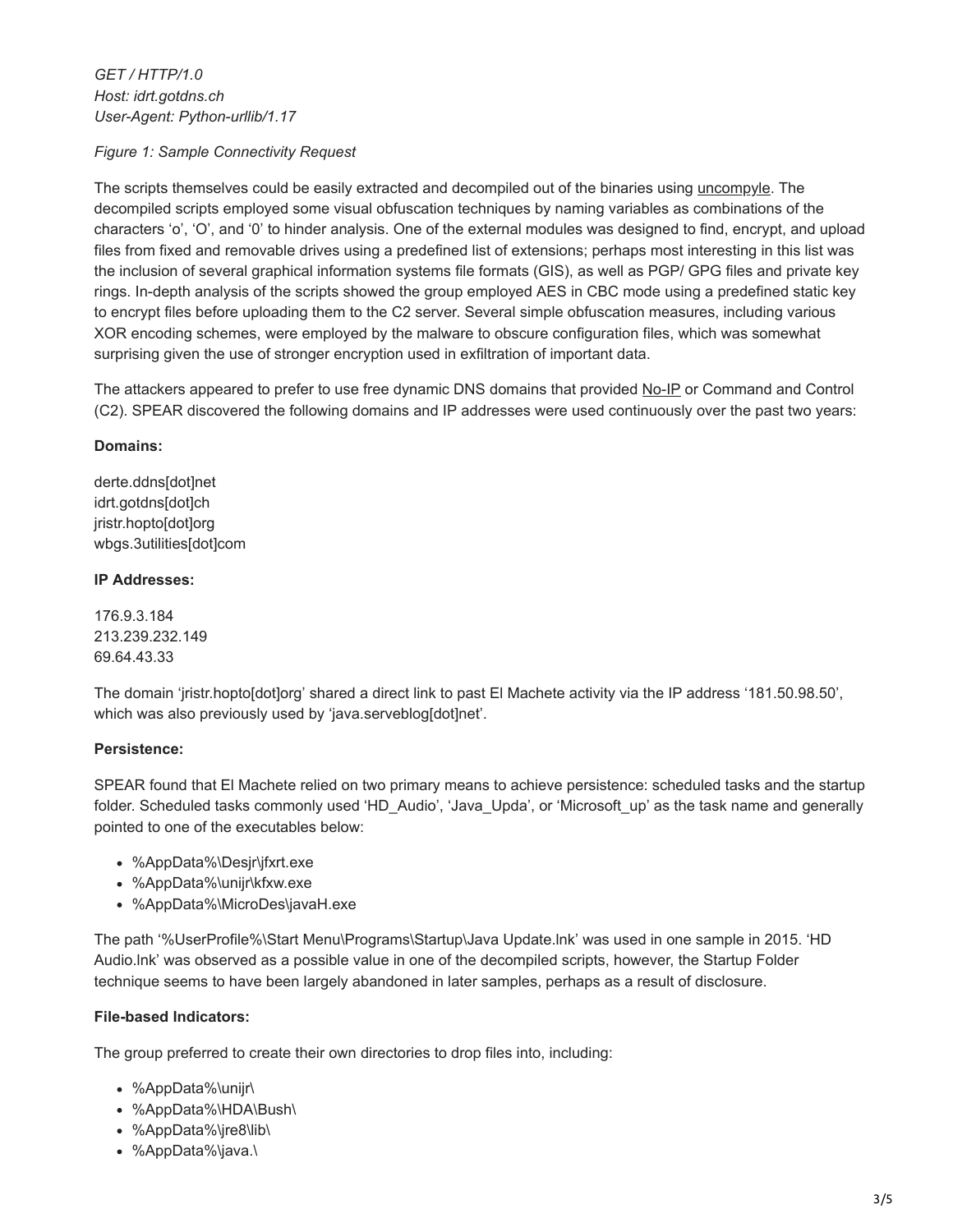%AppData%\MicroDes\

For the sake of brevity, SPEAR has excluded all of the possible file names, but they should be readily accessible via the hashes provided below. The principal droppers were commonly SFX archives and were typically named either 'jsx.scr' or 'RAVBg.scr'. Defenders should be wary of any script interpreters such as 'python27.dll' located in unusual directories.

# **Conclusion:**

El Machete has continued largely unimpeded in their espionage activities for the past several years, despite the abundance of publicly available indicators. Many of these indicators should have allowed defenders to reliably identify this threat, but the majority of antivirus (AV) solutions continue to have very low detection rates across current samples. Compiled scripts are an increasingly complicated area of detection for security companies and will likely continue to be adopted by both skilled and unskilled attackers alike. Scripting languages natively provide an easy means of developing cross platform compatibility for other operating systems like OSX and Linux, however, all of the scripts SPEAR found appeared to be heavily reliant upon Windows APIs to perform critical functions.

El Machete will no doubt continue to be successful across most Latin American countries as they struggle to build up both their offensive and defensive cyber capabilities. Many of the targeted countries were listed as customers in the leaks of both Finfisher and Hacking Team, which suggests they likely have yet to fully mature and develop their own internal cyber capabilities. In any case, whoever is behind El Machete is certainly reaping the rewards of building and deploying their own custom malware.

*If you use our endpoint protection product, [CylancePROTECT®](https://www.cylance.com/en_us/products/our-products/protect.html), you were [already protected from this attack.](https://threatvector.cylance.com/en_us/home/defending-against-el-machetes-malware-attacks.html) If you don't have CylancePROTECT, [contact us](https://www.cylance.com/en_us/contact-us.html) to learn how our AI based solution can predict and prevent unknown and emerging threats.*

## **Appendix:**

### **Zip Files:**

a8f0a470d5365c58e8cdfe8b62d5b11e4fc0197731695868c583fc89b19ef130 6ba72f5c88f3253c196fc4e5c0b41c2b5dfba9456ce7e8393c4a36fdfc1c6add 3e08e7f85c1185a1583955f9efa247addef11991beb36eb8b3f89c555707575e f7107b9fdba48cefeff824f45b7268dd083accc847836f16dae740ce3d3d6543 55ac70ec30269428626ba3c9433b4c9421712ec1a960b4590247447f45f26ac4

### **RAR Files:**

048d43882bd7e55a245f11931f577e7ec706f2d64ba37c3372bc73f6971dc233 6d73387c8c132c8bfbc7a644524b4995cdb3b4c8700a8f12921bcb0f9b573ede 601587809f2da4b6bdfa8fdab087209bfe9555e68f34d9c0ba18a2a76eecfdb3 2265ad57ec790a239eea12af5398819cab744fe167142346055b36a32482e06e 27443b0e1864cee5ad787ec6dcdd4521186163b090278ddb4f75c35d0f52864e

### **Initial Payload With Decoy:**

06ae08f9628f40a75a01c266caaa440ec664c3138f9fd39b273e6d8c9ec50f17 0970e43cf5458b0cf77e2232f724a651e9f37513f5cb3c58b51d357c21e18e4c 0ebdf2390584d1c66dc908bd8b95c96673428c1c22fb495075b4c79e2f54f796 1661fb2e2b4f701203bf22b3cf339cc12f5779999ee1ced6818e5087714b074c 17236e97e665a0766be612e57a90332e86e44d18f31ccd2beb7487cfdfd2bb8f 1a5dcc6e43aac2f1fdf0928d817ef5358ba5420fc578f5ec3fa4fbd304d02f36 1d1dc7fe128330558f071aebdd9a6ee76ac24fd0009661f90ae8dc9ce8ec10d1 495aa2ac2c666e82c7244a74ac025006c3476f348105253adef7a225f98aeba1